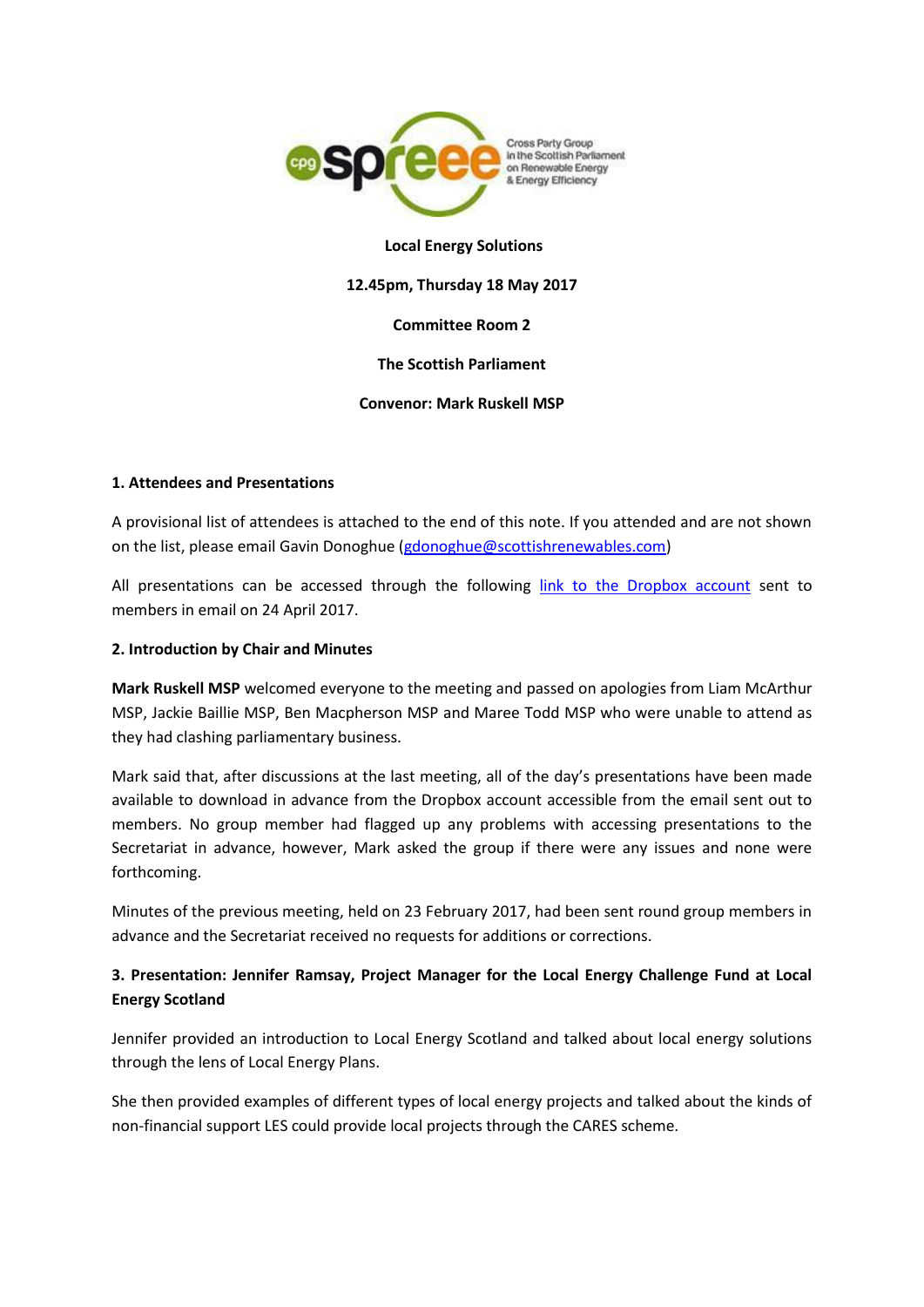# **4. Presentation: Gordon Cowtan, the SMART Fintry Project Director at the Fintry Development Trust**

Gordon provided a background to Fintry Development Trust and the Smart Fintry project before discussing the structure of the project, its partners and its funding.

He then went into more depth about the progress the project has made to date, and what plans there are for the future.

## **5. Presentation: Gavin Slater, the Group Manager for City Energy & H2020 RUGGEDISED at Glasgow City Council**

Gavin provided an introduction to the RUGGEDISED project and explained its funding model, before discussing how Glasgow was one of the 'lighthouse cities', alongside Umea and Rotterdam.

He then provided a more in depth look at Glasgow's 'Smart Street' project, and outlined the challenges and solutions the project's partners had come up with.

## **6. Question and Answer Session**

- **•** Stephen Young
	- o Asked about the viability of small wind turbines on streetlights
- **Angela Lamont**
	- o Asked about the use of batteries
- **Joan Pisanek**
	- o Asked about heat storage
- **Gavin Slater**
	- o Stated that GCC had discussed small-scale wind, but had concerns around rotational speed and limited generation.
	- $\circ$  Said batteries were technologically ready but needed sophisticated control systems.
	- $\circ$  Believed heat storage may be part of the process for the projects partners individually, but part of the Smart Street project itself.

### **Gordon Cowtan**

- $\circ$  Said that batteries and EVs may be part of the future of the Smart Fintry project
- **Jennifer Ramsay**
	- $\circ$  Stated that a number of communities were looking at batteries for their own Local Energy Plans
- **Fiona Riddoch**
	- o Asked how big the energy demand was in Fintry
- **Bill Rodger**
	- o Asked how many of these projects were 'pre-roll out' and how many required proactive help
- **Gordon Cowtan**
	- o Said he didn't know about demand level but local DNO is SSE who are kept abreast on development and have been supportive
	- o Also stated that there have been conversation about the replicability of the project
- **Jennifer Ramsay**
	- $\circ$  Stated that LES had now done a number of demonstration projects and were looking to roll these out to new communities, such as in the highlands and islands.
	- o Also said they had a good relationship with the DNOs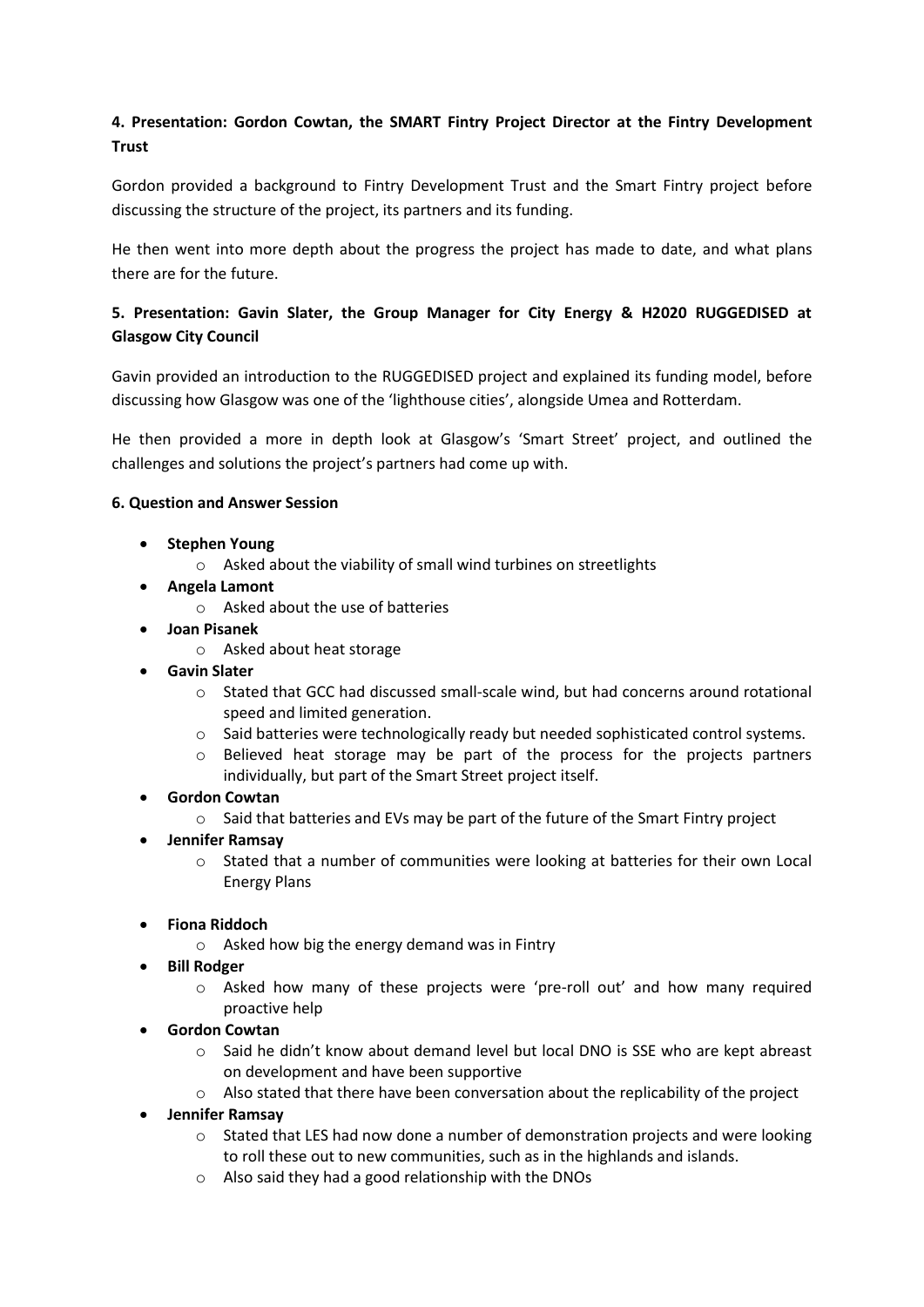## **Gavin Slater**

- o Said that the Technology readiness level was 7 and that the energy was at a prefeasibility stage
- o Also stated that they have an Independent Distribution Network Operator (IDNO) in their area – but they are looking at minimum impact on the grid.

## **Paul Mosely**

- o Asked about Ofgem system charges and District Heating
- **Lorna Ross**
	- o Asked whether hydrogen storage was being used
- **Jan Webb**
	- o Asked whether any of the projects were self-financing

### **Gordon Cowtan**

o Said conversations were still to take place with Ofgem as part of project's second phase

## **Gavin Slater**

- o Looking at more longer term financing than self-financing
- o Still don't have too many models of DH schemes connecting to third parties and there is lack of regulation for heat.
- $\circ$  Said hydrogen was not considered for this project but that there is work ongoing within the council to look at it.

## **Jennifer Ramsay**

o Said LES would rather give out loans than grants

## **Gordon Cowtan**

o Stated that hydrogen would be part of future investigations and are looking at heat when thinking about replicability for future communities.

### **7. AOB**

Mark Ruskell MSP closed then meeting and informed the group that the next meeting of SPREEE would take place on Thursday 14 September, and would be the group's AGM.

### **8. Attendees**

### **Members**

| Gavin   | Donoghue |
|---------|----------|
| Lorna   | Ross     |
| Bill    | Rodger   |
| Mark    | Whittet  |
| Tariq   | Muneer   |
| Jeremy  | Smith    |
| Jeff    | Justice  |
| Pete    | Roche    |
| Stephen | Young    |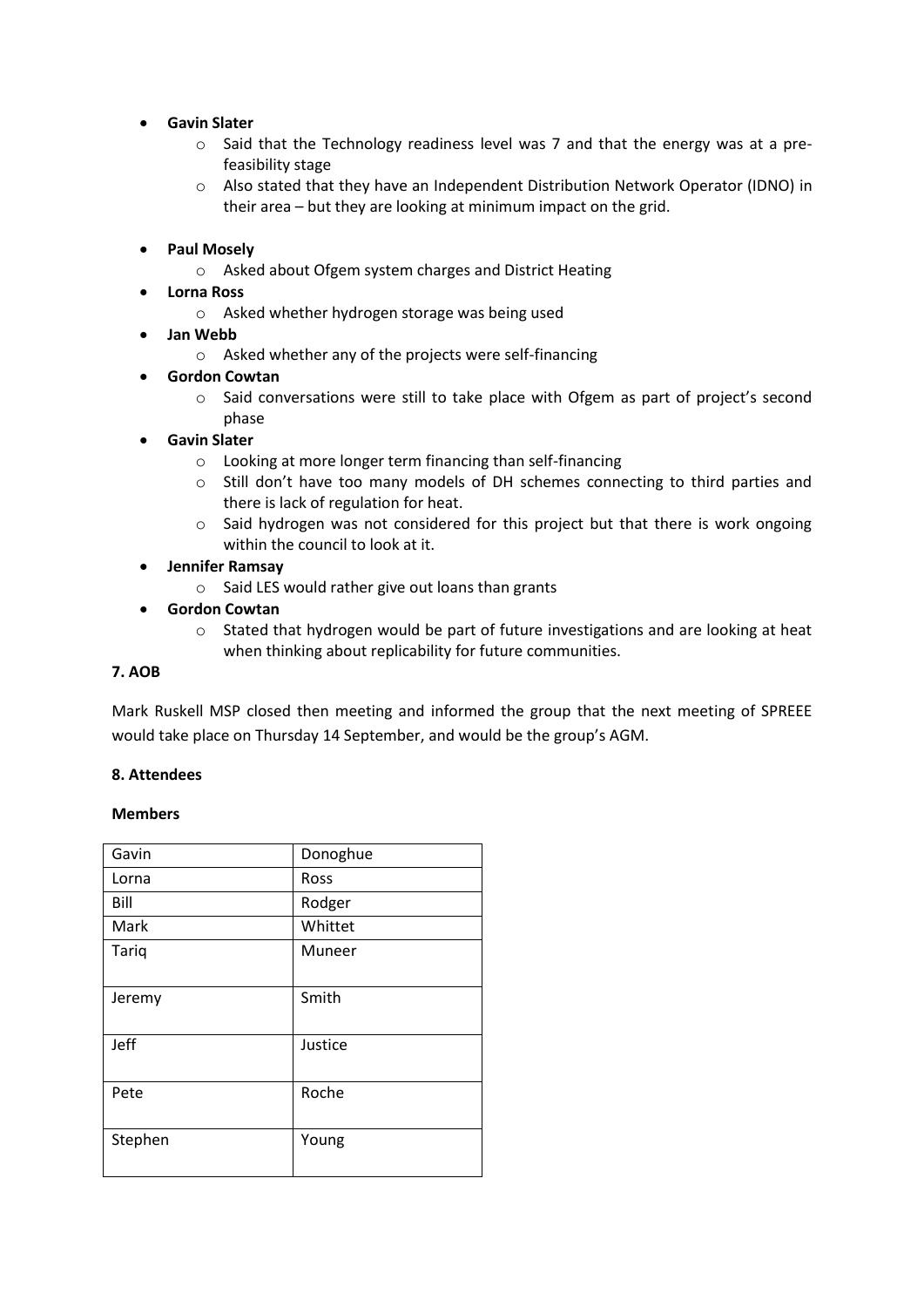| Scott    | Duncan             |
|----------|--------------------|
| Simon    | Kerr               |
| Sam      | McMillan           |
| Sue      | Kearns             |
| Joan     | Pisanek            |
| John     | <b>Birchmore</b>   |
| John     | Taylor             |
| Neil     | <b>Barnes</b>      |
| Tony     | <b>Brunton</b>     |
| Mark     | <b>Ruskell MSP</b> |
| Claudia  | <b>Beamish MSP</b> |
| Murdo    | Macdonald          |
| Angela   | Lamont             |
| John     | Maclean            |
| Enrique  | Troncoso           |
| Donna    | Kelly-Gilmour      |
| Gavin    | Mowat              |
| Roddy    | Hamilton           |
| Faye     | Wade               |
| Jeremy   | Smith              |
| Stewart  | Little             |
| Margaret | Tingey             |